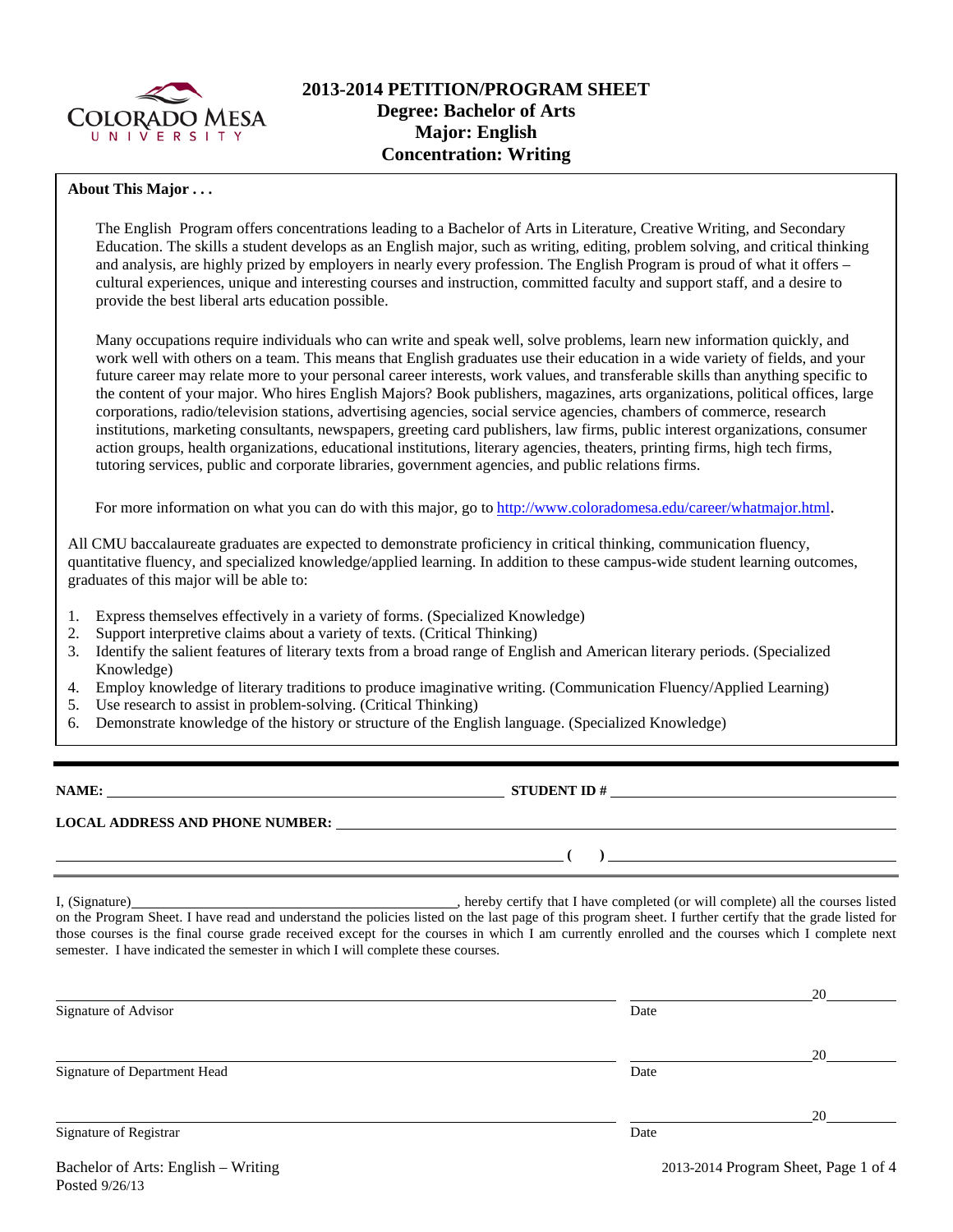#### **Students should work closely with a faculty advisor when selecting and scheduling courses prior to registration.**

Degree Requirements:

- 120 semester hours total (A minimum of 28 taken at CMU in no fewer than two semesters).
- 40 upper division credits (A minimum of 15 taken at the 300-400 course levels within the major at CMU).
- 2.00 cumulative GPA or higher in all CMU coursework
- 2.00 cumulative GPA or higher in coursework toward the major content area
- Pre-collegiate courses (usually numbered below 100) cannot be used for graduation.
- All English majors must maintain at least a 3.0 average in their upper division ENGL courses.
- When filling out the program sheet a course can be used only once.
- A student must follow the CMU graduation requirements either from 1) the program sheet for the major in effect at the time the student officially declares a major; or 2) a program sheet for the major approved for a year subsequent to the year during which the student officially declares the major and is approved for the student by the department head. Because a program may have requirements specific to the degree, the student should check with the faculty advisor for additional criteria. It is the student's responsibility to be aware of, and follow, all requirements for the degree being pursued. Any exceptions or substitutions must be approved by the student's faculty advisor and Department Head.
- See the "Undergraduate Graduation Requirements" in the catalog for additional graduation information.

**GENERAL EDUCATION REQUIREMENTS** (31 semester hours) See the current catalog for a list of courses that fulfill the requirements below. If a course is on the general education list of options and a requirement for your major, you must use it to fulfill the major requirement and make a different selection within the general education requirement.

Course No Title Sem.hrs Grade Term/Trns

| <b>English</b> (6 semester hours, must receive a grade of "C" or better and |  |
|-----------------------------------------------------------------------------|--|
| must be completed by the time the student has 60 semester hours.)           |  |
| <b>ENGL 111 English Composition</b>                                         |  |
| <b>ENGL 112 English Composition</b>                                         |  |

**Math:** MATH 110 **or higher** (3 semester hours, must receive a grade of "C" or better, must be completed by the time the student has 60 semester hours.) MATH 1\_\_\_ \_\_\_\_\_\_\_\_\_\_\_\_\_\_\_\_\_\_\_\_\_\_\_\_ \_\_\_\_ \_\_\_\_\_ \_\_\_\_\_\_\_\_

\_\_\_\_\_\_ \_\_\_\_ \_\_\_\_\_\_\_\_\_\_\_\_\_\_\_\_\_\_\_\_\_\_\_\_ \_\_\_\_ \_\_\_\_\_ \_\_\_\_\_\_\_\_

\_\_\_\_\_\_ \_\_\_\_ \_\_\_\_\_\_\_\_\_\_\_\_\_\_\_\_\_\_\_\_\_\_\_\_ \_\_\_\_ \_\_\_\_\_ \_\_\_\_\_\_\_\_ \_\_\_\_\_\_ \_\_\_\_ \_\_\_\_\_\_\_\_\_\_\_\_\_\_\_\_\_\_\_\_\_\_\_\_ \_\_\_\_ \_\_\_\_\_ \_\_\_\_\_\_\_\_

**Humanities** (3 semester hours)

**Social and Behavioral Sciences** (6 semester hours)

**Natural Sciences** (7 semester hours, one course must include a lab)

|  | the contract of the contract of the contract of the contract of the contract of the contract of the contract of<br>the control of the control of the control of the control of the control of the control of the control of the control of the control of the control of the control of the control of the control of the control of the control |  |  |
|--|--------------------------------------------------------------------------------------------------------------------------------------------------------------------------------------------------------------------------------------------------------------------------------------------------------------------------------------------------|--|--|
|  | the control of the control of the control of the control of the control of the control of the control of the control of the control of the control of the control of the control of the control of the control of the control<br>________                                                                                                        |  |  |
|  |                                                                                                                                                                                                                                                                                                                                                  |  |  |

**History** (3 semester hours)  $HIST \t1$ 

Course No Title Sem.hrs Grade Term/Trns

**Fine Arts** (3 semester hours)

#### **OTHER LOWER DIVISION REQUIREMENTS** (6 semester hours)

\_\_\_\_\_\_ \_\_\_\_ \_\_\_\_\_\_\_\_\_\_\_\_\_\_\_\_\_\_\_\_\_\_\_\_ \_\_\_\_ \_\_\_\_\_ \_\_\_\_\_\_\_\_

|  | <b>Kinesiology</b> (3 semester hours) |  |
|--|---------------------------------------|--|
|--|---------------------------------------|--|

| <b>KINE 100</b> | <b>Health and Wellness</b> |  |  |
|-----------------|----------------------------|--|--|
| <b>KINA</b>     |                            |  |  |
| <b>KINA</b>     |                            |  |  |
|                 |                            |  |  |

\_\_\_\_\_\_ \_\_\_\_ \_\_\_\_\_\_\_\_\_\_\_\_\_\_\_\_\_\_\_\_\_\_\_\_ \_\_\_\_ \_\_\_\_\_ \_\_\_\_\_\_\_\_

**Applied Studies** (3 semester hours)

# **FOUNDATION COURSES**(18 semester hours) Two **consecutive**

classes in the **same** foreign language. Must receive a grade of "C" or better. FLAS 114 & 115 will **NOT** fulfill this requirement.

| <b>FLA</b>      |                                   |  |  |
|-----------------|-----------------------------------|--|--|
| FLA             |                                   |  |  |
| <b>ENGL 254</b> | Survey of English Literature I 3  |  |  |
| <b>ENGL 255</b> | Survey of English Literature II 3 |  |  |
| <b>ENGL 261</b> | Survey of American                |  |  |
|                 | Literature I                      |  |  |
| <b>ENGL 262</b> | Survey of American                |  |  |
|                 | Literature II                     |  |  |

#### **ENGLISH – WRITING CONCENTRATION REQUIREMENTS**

(36 semester hours) Must pass all courses with a grade of "C" or higher. All English majors must maintain at least a 3.0 average in their **upper division ENGL** courses.

#### **English Core** (6 semester hours)

| ENGL 421 | Introduction to Literary Theory        |  |  |
|----------|----------------------------------------|--|--|
|          | And Criticism                          |  |  |
|          | *ENGL 494 Senior Seminar in Literature |  |  |

\*ENGL 494 Seminar in Literature must be taken after 90 semester hours have been accumulated. A student may take the seminar in the junior year, but must take it again in the senior year. The junior-year class will count as an elective.

#### **CONCENTRATION IN WRITING** (30 Semester Hours)

**Literary Backgrounds** (6 semester hours) Choose one course from Early Literature List and one course from Later Literatures.

**Early Literature:** Choose one class from Electives list on pg 3. ENGL \_\_\_\_ \_\_\_\_\_\_\_\_\_\_\_\_\_\_\_\_\_\_\_\_\_\_\_\_ 3 \_\_\_\_\_ \_\_\_\_\_\_\_\_

**Later Literatures:** Choose one course from Electives list below. ENGL \_\_\_\_ \_\_\_\_\_\_\_\_\_\_\_\_\_\_\_\_\_\_\_\_\_\_\_\_ 3 \_\_\_\_\_ \_\_\_\_\_\_\_\_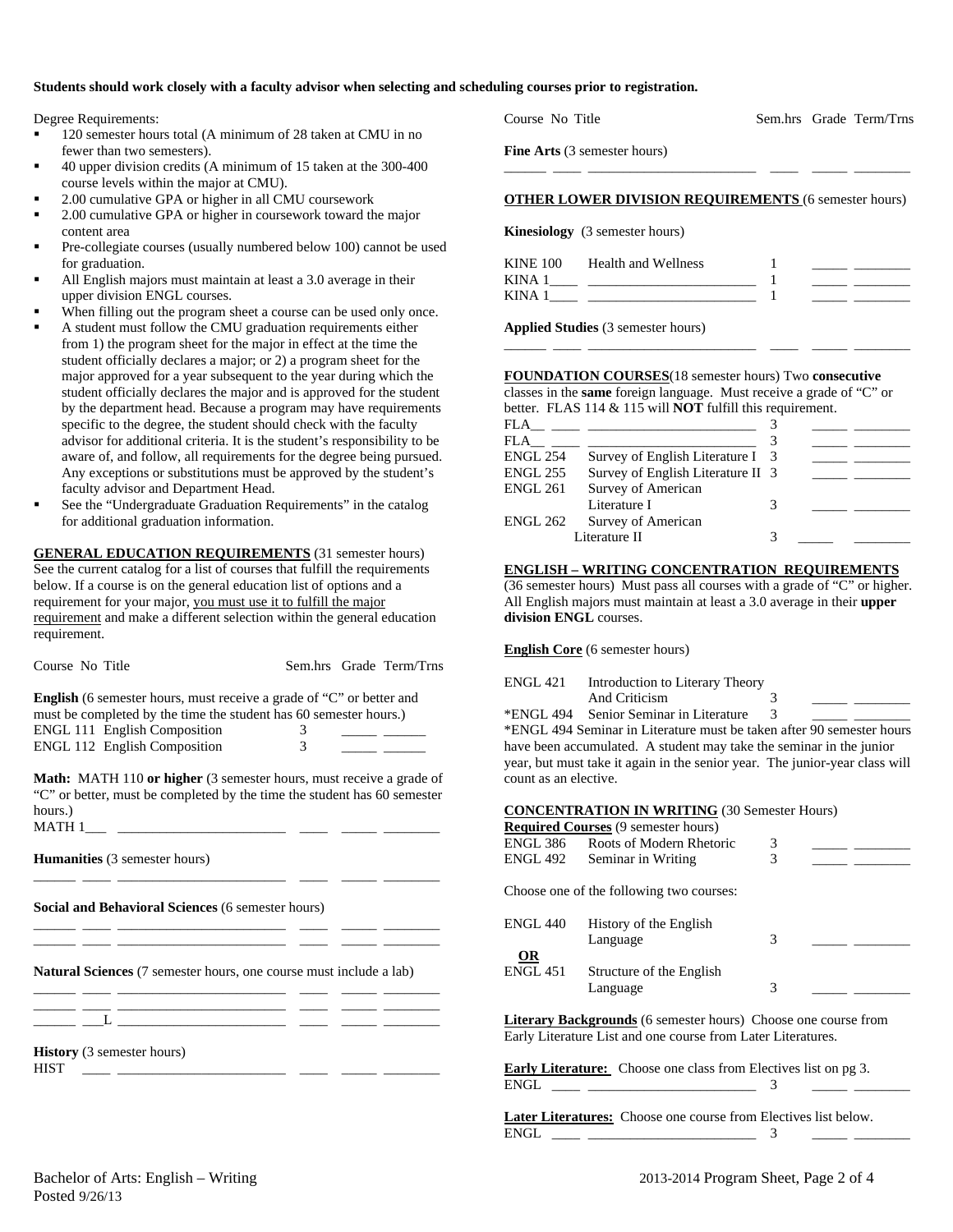|             | <b>Writing</b> (9 semester hours) Choose three writing courses from Electives |  |
|-------------|-------------------------------------------------------------------------------|--|
| list below. |                                                                               |  |
| ENGL.       |                                                                               |  |

Course No Title Sem.hrs Grade Term/Trns

|             | <b>English Electives</b> (6 semester hours) Choose two courses from the |  |
|-------------|-------------------------------------------------------------------------|--|
|             | English Electives listed below. One course must be upper division.      |  |
| <b>ENGL</b> |                                                                         |  |
| ENGL        |                                                                         |  |

ENGL 301 Classical Greek and Latin Literature (3 ENGL 311 English Medieval Literature (3) ENGL 313 English Renaissance Literature (3)

# **LATER LITERATURE ELECTIVES**

ENGL 314 American Literature to 1830 (3) ENGL 315 American Literature 1830-1870 (3) ENGL 316 American Literature 1870-1900 (3) ENGL 330 Women in World Thought and Literature (3) ENGL 435 American Literature 1900-1945 (3)

# **WRITING ELECTIVES**

ENGL 250 Introduction to Creative Writing (3) ENGL 380 Creative Writing: Non-Fiction (3) ENGL 381 Creative Writing: Fiction (3) ENGL 382 Creative Writing: Crafting Fiction(3) ENGL 383 Creative Writing: Poetry (3)

# **ENGLISH ELECTIVES** (6 Semester Hours) Select from: **One class must be upper division**

ENGL 131 Western World Literature I (3) ENGL 132 Western World Literature II (3) ENGL 150 Introduction to Literature (3) ENGL 222 Mythology (3) ENGL 231 Non-Western World Literature I (3) ENGL 232 Non-Western World Literature II (3) ENGL 240 Children's Literature (3) ENGL 250 Introduction to Creative Writing (3) ENGL 301 Classical Literature (3) ENGL 311 English Medieval Literature (3) ENGL 313 English Renaissance Literature (3) ENGL 314 American Literature to 1830 (3) ENGL 315 American Literature 1830-1870 (3) ENGL 316 American Literature 1870-1900 (3) ENGL 330 Women in World Thought and Literature (3) ENGL 335 The Bible as Literature (3) ENGL 343 Language and Literacy (3) ENGL 365 Literature for Young Adults (3) ENGL 370 Major Authors (3) ENGL 380 Creative Writing: Nonfiction (3) ENGL 381 Creative Writing: Fiction (3)

Course No Title Sem.hrs Grade Term/Trns

**Electives** (All college-level courses appearing on your final transcript, **not listed above** that will bring your total semester hours to 120 hours.) (29 semester hours; 4-7 hours of upper division may be needed.)



# **EARLY LITERATURE ELECTIVES**

ENGL 335 The Bible as Literature (3) ENGL 355 Shakespeare (3) ENGL 470 18th Century British Literature (3)

ENGL 436 American Literature 1945-Present (3) ENGL 438 Ethnic Experiences in U.S. Literature (3) ENGL 471 British Romanticism (3) ENGL 475 Victorian Literature (3) ENGL 478 20th Century British Literature (3)

ENGL 384 Art of the Essay (3) ENGL 385 Technical and Professional Writing (3) ENGL 388 Creative Writing: Crafting Poetry (3) ENGL 396 (when applicable) Topics (1-3) ENGL 496 (when applicable) Topics (1-3)

ENGL 382 Creative Writing: Crafting Fiction ENGL 383 Creative Writing: Poetry (3) ENGL 384 Art of the Essay (3) ENGL 385 Technical Writing (3) ENGL 387 Literary Editing and Publishing (3) ENGL 388 Creative Writing: Crafting Poetry (3) ENGL 390 Introduction to Film Studies (3) ENGL 395 Independent Study (1-3) ENGL 396 Topics (1-3) ENGL 415 American Folklore (3) ENGL 421 Introduction to Literary Theory and Criticism (3) ENGL 423 Genre Studies (3) ENGL 435 American Literature 1900-1945 (3) ENGL 436 American Literature 1945 to the Present (3) ENGL 438 Ethnic Experience in U.S. Literature (3) ENGL 440 History of the English Language (3) ENGL 451 Structure of the English Language (3) ENGL 470  $18<sup>th</sup>$  Century British Literature (3) ENGL 471 British Romanticism (3) ENGL 475 Victorian Literature (3) ENGL 478  $20<sup>th</sup>$  Century British Literature (3) ENGL 495 Independent Study (1-3) ENGL 496 Topics (1-3)